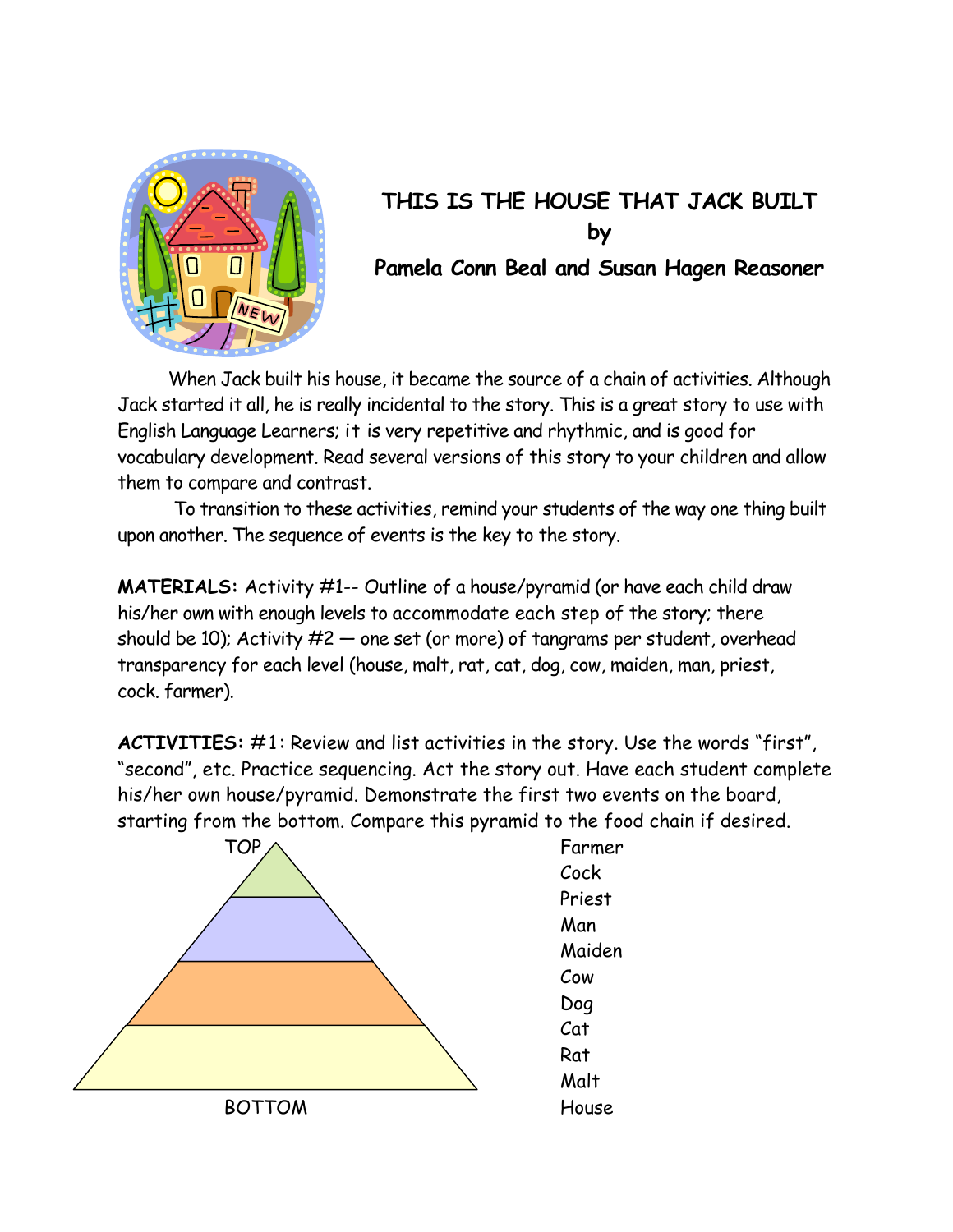#2: Introduce or review tangrams. Tell your students that they will be using their tangrams to make the various characters from "The House That Jack Built". Use attached sheet to enlarge and make overhead transparencies for each character. Display each tangram character and have the students duplicate it at their desks. Do this over the course of several days. You may wish to provide your students with one set of tangrams per character and have them paste the assembled character (one per page) to make a book and add the text. After going over the events many times, your students may have memorized this rhyme; even lower readers will be able to "read" the story to an audience.

## **STANDARDS:**

**BSL:** 1.5, 1..11, 1.12, 5.2, 5.3, 5.4, 6.2, 6.3, 9.4, 9.8, 12.1 **NCTM:** 1a, 1c, 2a, 3b, 4b, 6b, 9a, 9b, 9d, 9e, 13a **SCS:** A1, C1, C3, F1

Beall, Pamela Conn, and Susan Hagen Reasoner. The House That Jack Haunted [\* Bea] I11us. by Charles Reasoner. NY: Penguin Young Readers Group, c2003. ISBN#o-843102764 This version of "The House That Jack Built" has a Halloween theme.

Falconer, Elizabeth. The House That Jack Built. [398.8 Fal] Nashville, TN: Ideals Children's Books, c1990. ISBN#0-8249-8459-5 a rebus version of the cumulative nursery rhyme about the chain of events that started when Jack built a house.

The House That Jack Built. [398.8 Cutts] [retold and illustrated by David Cutts.] Mahwah, NJ: Troll, c1979. ISBN#0-89375-427-8 A cumulative nursery rhyme about the chain of events that started when Jack built a house.

The House That Jack Built. [398.8 Hou] Illus. by Benvenuti. NY: Alfred A. Knopf cI978. ISBN#O-394-84240-5 A cumulative nursery rhyme about the chain of events that started when Jack built a house.

The House That Jack Built. [398.8 Hou] [Illustrated by Paul Galdone.] NY: McGraw-Hill, c1961 LC#61-7577 A cumulative nursery rhyme about the chain of events that started when jack built a house.

The House That Jack Built. [398 Hou] Illus. by Janet Stevens. NY: Holiday House. c1985. ISBN#0-8234-0548-6 A cumulative nursery rhyme about the chain of events that started when Jack built a house, whimsically illustrated by Janet Stevens.